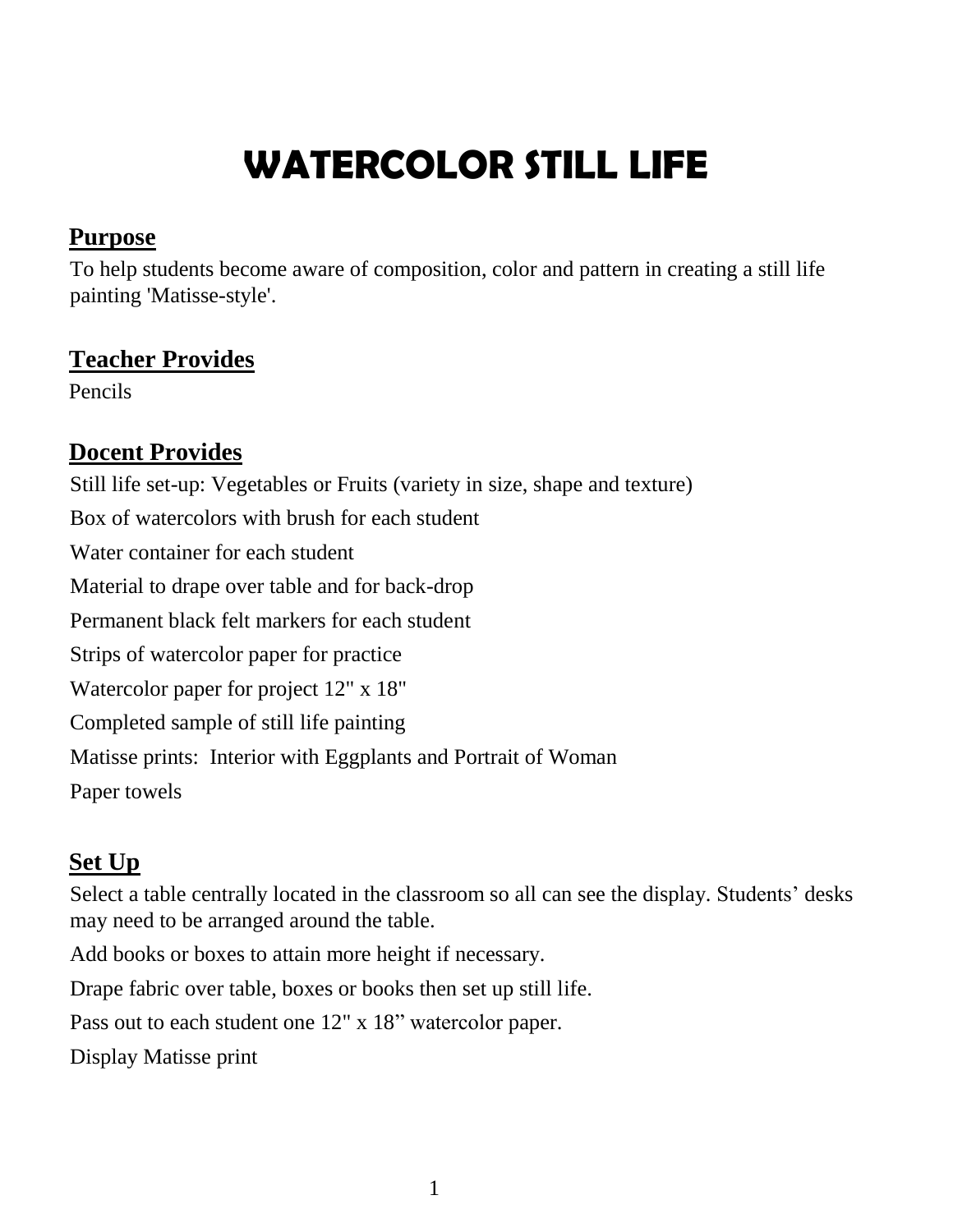### **Introduction - Matisse prints**

Henri Matisse (1860-1954) was a French artist and a master of design and color. Although his subjects were traditional his revolutionary use of brilliant color and exaggerated form to express emotion made him one of the most influential artists of the 20th century. His parents ran a shop selling house paints which influenced Henri's color sense. At age 20 when he was sick with appendicitis his mother brought him art supplies and that was how he discovered his love of art. Matisse's mother was the first to advise her son not to adhere to the "rules" of art, but rather listen to his own emotions. Matisse later said: "My mother loved everything I did." He disregarded perspective and abolished shadows. Matisse spearheaded the "Fauve movement" in France, characterized by spontaneity and roughness of execution as well as use of raw color straight from the palette to the canvas. Fauvism is described as a way less of seeing the world than of feeling it with one's eyes.

What do you notice first about these two paintings?

Color… brilliant; colors repeated. Repetition of color helps to hold it all together.

Pattern… How many different patterns do you see in each? Count them.

#### **Studying the still life**

What object is **closest** to you? Ask a few students from different locations.

Which object is **farthest** away?

Compare the sizes of the fruits/vegetables. How large is the onion compared with the eggplant? Half? One fourth?

Fruit is overlapped. Artists achieve depth by overlapping.

#### **Show steps to finished product**

Using sample art in portfolio, explain each step of the project. Children like to know what they will be doing and why (pencil contour outline, go over in black marker, add details with the marker, add paint).

Impress on students that they will be successful in this lesson and each one will look different from the others!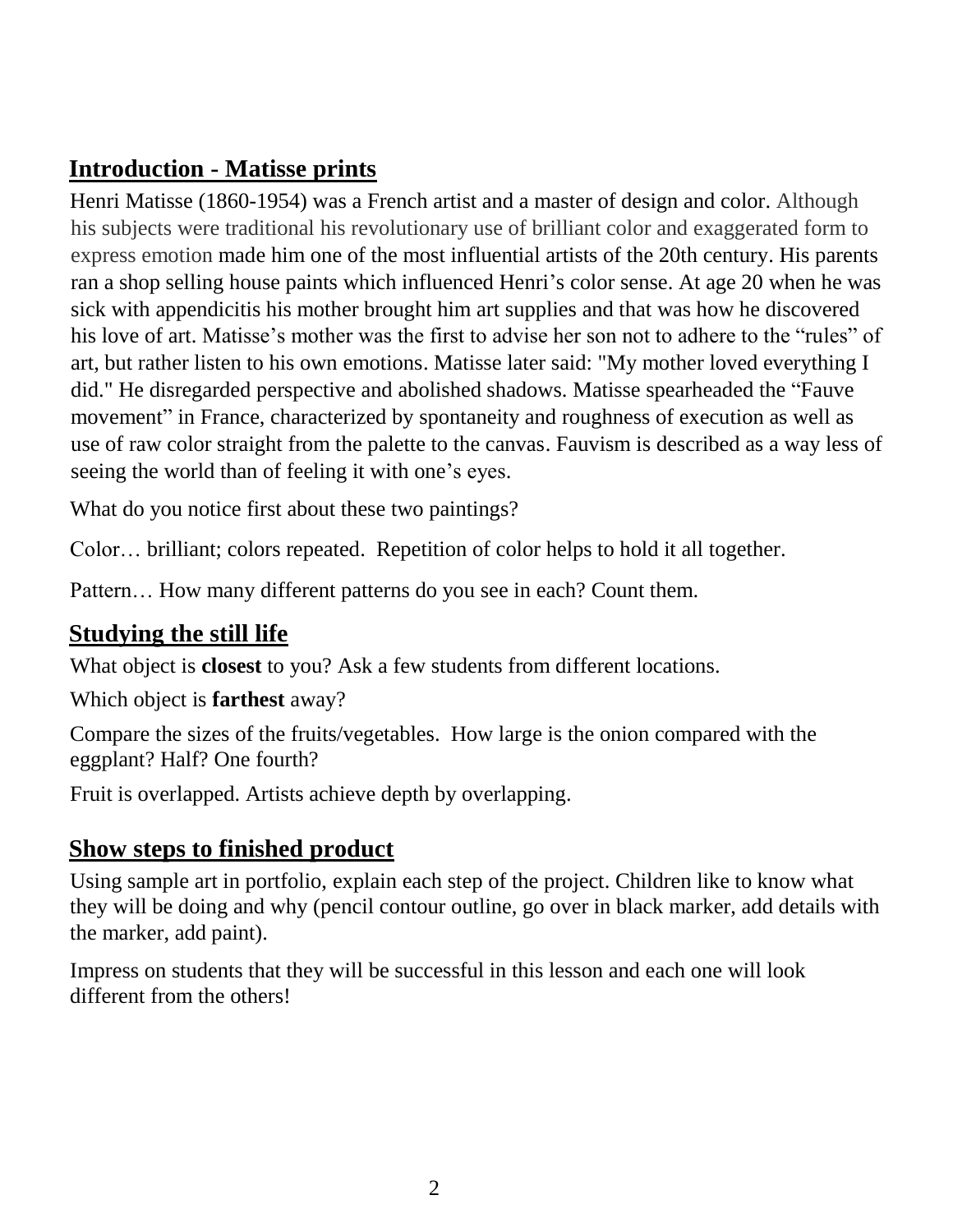## **Sketching the still life**

Docent to demonstrate first. Start with the object closest to you. Sketch very lightly with pencil and no details yet. Basic shapes only.

Draw first object up at least 2" from bottom of paper – leave white space to allow for still life to sit on a surface. THINK BIG!

Now draw the object which adjoins the first object; then on to the next adjoining object (may need to explain this word!) and on and on until your composition is complete.

Leave out some items if you wish; add others if you wish. You are the artist so make this your very own composition. Exaggeration of size and color OK.

Add some details to fruits/vegetables (leaves, stems, vines, patterns).

Divide the surrounding space into three sections. A foreground area to show where your still life is sitting and a background vertically into two other sections to create the illusion of a corner. When dividing the space, notice that lines off center are more interesting to the eye then divided right down the middle. Show examples of lines, angles, and direction.

Sketch in a pattern in at least two of these three areas (checks, stripes, polka dots, squiggly lines, stars etc.) One area can be a solid color or left white.

# **Check students' composition**

As instructed above, check to see if their layout is pleasing to them. If not make some suggestions. Enlarge, add more elements. Have a variety of sizes.

Assistant docent can pass out black markers at this point. Lead docent should tell students not to use them until instructed to.

Look again at patterns used by Matisse.

# **Outlining**

Show students the two different width lines you can get with the black markers. The tip will make a finer line and the side will make a wider line. Suggest using the wider lines for the basic perimeter shape of the objects and the fine line for the interior details. Don't forget we will be painting as well.

You don't need to trace over every pencil line on your paper, it could get too heavy with black marker. You can use the paint for some of those details.

Encourage smooth, flowing contour lines not jagged, sketchy lines. You get a smoother line by pulling the marker towards you. Set drawing aside when finished.